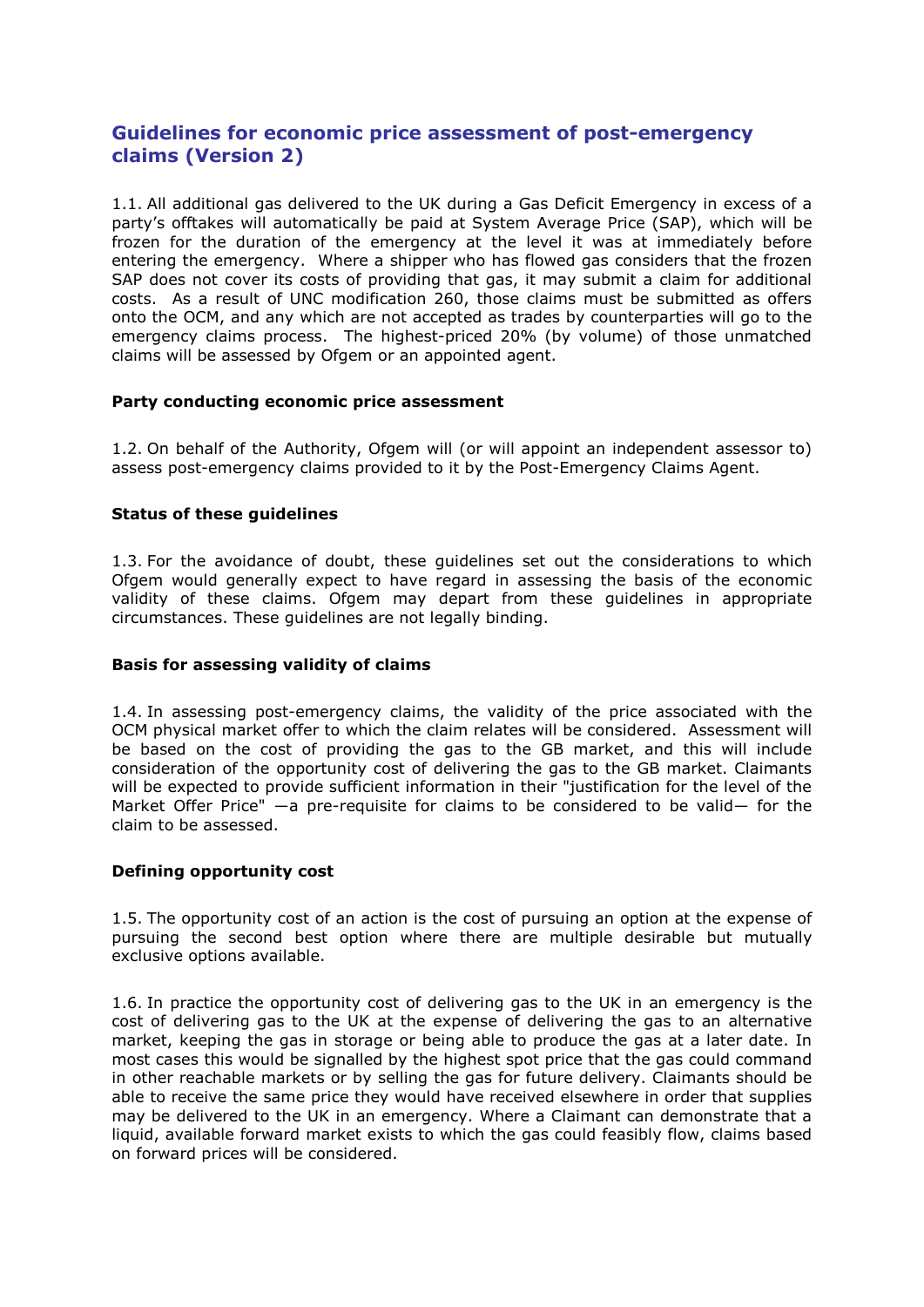1.7. When assessing post-emergency claims, the price that gas delivered to the GB market from external sources would have been able to command in other markets that the gas could feasibly have reached or the costs attributable to the delivery of the gas where it comes from UK sources will be taken into consideration.

1.8. In all claims that are assessed, the onus will be on the Claimant to demonstrate that it could have achieved the price it claims by other means or that the price it claims is equal to the costs incurred in delivering the gas.

# Defining other reachable markets

1.9. Other reachable markets that will be considered will be those to which the additional physical gas delivered could have been feasibly transported on the day of delivery or ―where appropriate― within a reasonable number of days from the day of the claim. Reachable markets will differ depending on whether the gas that has been delivered was a spot LNG cargo, UKCS gas, storage delivery, an interconnector import or as a consequence of demand side response. Therefore, the basis for assessment of these claims will relate to the delivery method accordingly. We consider that information pertaining to the origin of the gas delivered should be referred to within the "reasonable justification for the level of the Market Offer Price".

# Basis for assessing claims for gas delivered from different sources

UKCS and storage

1.10. Claims related to gas delivered from the UKCS or Storage will be assessed on the basis of the short run operating costs of delivering the gas unless Shippers can effectively demonstrate an opportunity cost on the basis of which a higher claim price can be justified.

1.11. Since UK shippers will be under direction from the NEC to flow gas from beach and storage supplies, and therefore will have no other option than to flow that gas on that day, we do not consider the possibility of achieving higher prices at some point in the future to be a valid opportunity cost in this context.

1.12. It should be noted that as with gas from all other sources it is open to Shippers to place offers at any price onto the OCM and these offers may be accepted by other market participants, or may form part of the lowest 80% of unaccepted offers which are recommended for payment.

### Interconnectors

1.13. Claims related to gas imported via continental interconnectors will be considered against the price the gas could have commanded in interconnected markets to which it could physically have been supplied on that day, had it not been supplied to GB or, where a claim is justified on the basis of a forward price, a market to which the gas could have been delivered within the relevant time period necessary to achieve this price. Any additional transportation costs incurred in shipping the gas to GB (over and above the costs of shipping the gas to the market which is referenced as the price being claimed) will also be taken into account in assessing claims.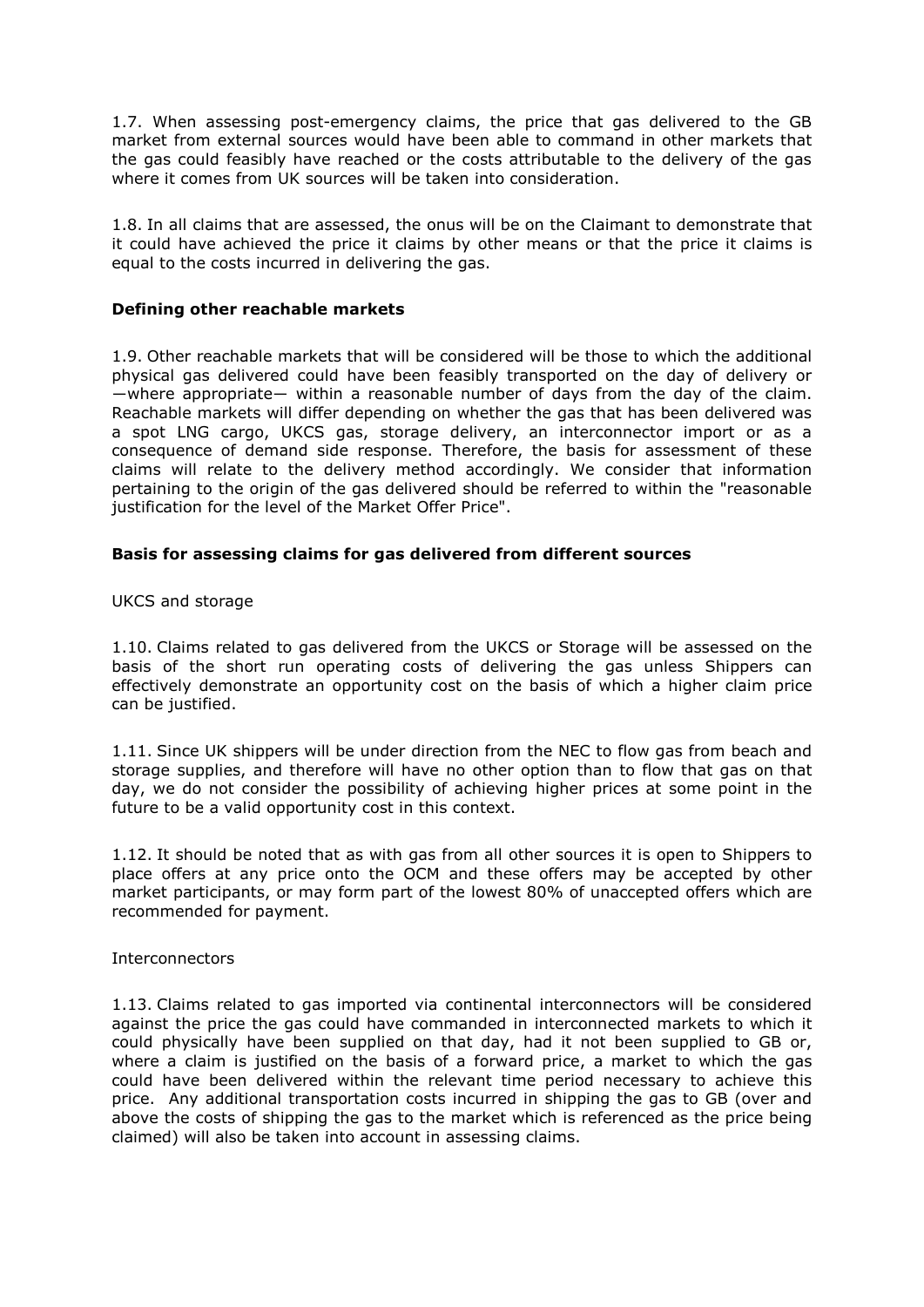### LNG

1.14. For claims related to LNG spot cargoes, all markets that could have feasibly received the gas on that day will be considered. Where justified, we will consider prices in markets that could have been reached up to the day that the vessel berthed at a UK terminal or, where a claim is justified on the basis of a forward price, a market to which the gas could have been delivered within the relevant time period necessary to achieve this price.

1.15. We consider it to be unlikely that markets outside of the Atlantic basin would be viable alternative markets for delivery of the gas, unless Shippers can demonstrate that they had contracts or arrangements in place to deliver LNG to those markets, and were not able to do so as a consequence of supplying LNG to GB.

1.16. The cost of transporting the gas to GB instead of an alternative market may be considered as an additional cost that may be added to the price available in alternative markets that may have been closer to the vessel's point of origin.

#### Demand side offers

1.17. Claims for gas offered as a consequence of demand reduction will be considered against the cost of reducing production where a reasonable justification has been given and where reasonable attempts have been made to mitigate loss.

#### Industrial and Commercial

1.18. Where a Claimant feels they have made financial losses in excess of the frozen SAP as a result of a reduction in their gas offtakes, they may express this in their justification for the level of the Market Offer Price. This may include revenue lost due to reduced output.

### Electricity Generation

1.19. Where gas fired power station operators have reduced their gas demand voluntarily or involuntarily to make gas available to the NTS in an emergency, claimants may claim up to the price that they could have received for generating electricity during the Gas Day to which the claim refers.

1.20. Claimants may choose to enter the market or use their own generation portfolio to replace lost generation. Claimants who enter the market may claim up to the market value of the electricity that they could have generated, net their costs including the value of the gas they would have consumed. The value of foregone electricity will be the Market Index Price as defined in the Balancing and Settlement Code unless claimants can demonstrate that they did not have the opportunity to buy power from an alternative source in which case they may claim up to the electricity System Buy Price for the relevant half hour periods.

1.21. Claimants will be expected to demonstrate the volumes of gas that would have been offtaken in each of the half hourly periods to which the relevant prices relate and the associated contracts for electricity to be delivered in these periods.